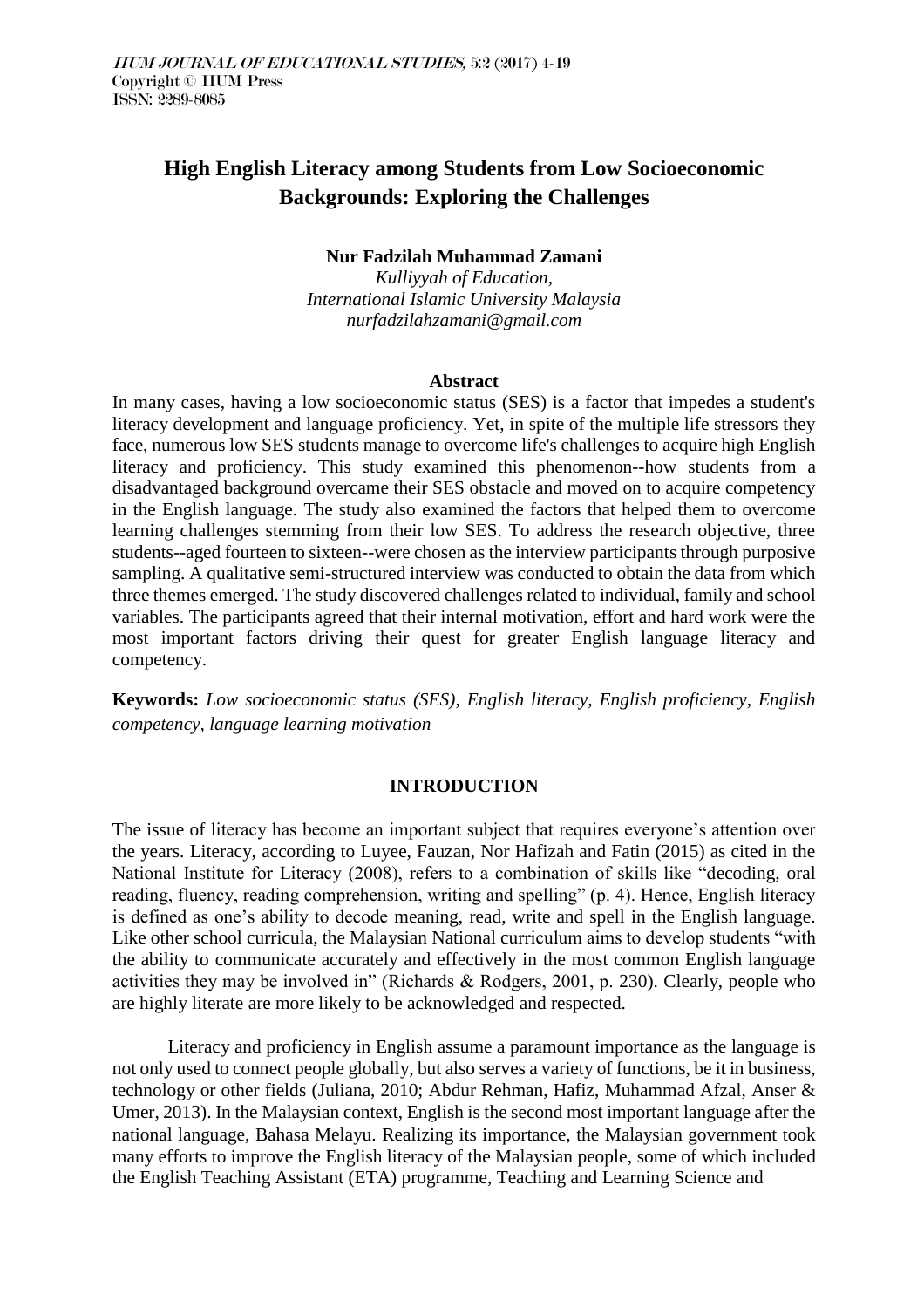Mathematics in English (PPSMI), and others. These programmes did not only aim to give students a broad exposure to the English language, but they also aimed to improve the students' ability to converse in English. With such exposure, Malaysian students would be more proficient and confident to use the language (Ringgit, 2014).

Factors that may impede a student from acquiring high literacy and proficiency in English are many. They have been examined thoroughly in previous studies. As indicated in previous research, socioeconomic status (SES) has a significant impact on students' learning and mastery of English. Very often, SES reflects an individual's income level, educational background and occupation or position in a society (Boskey, 2017). SES is measured based on the level of parental education (usually maternal), occupation (usually paternal) and the family income (Hoff, 2013; Bradley & Corwyn, 2002; Considine & Zappalà, 2002). Rather than income, other definitions have used "economic deprivation" to mean overall living conditions such as the type of housing, medical treatment and income level (Völkel, Seabi, Cockcroft & Goldschagg, 2016; Ginsborg, 2014). Alternatively, SES has also been defined as "one's access to financial, educational, and social resources, and the social positioning, privileges, and prestige that are derived from these resources" (Pace, Luo, Hirsh-Pasek & Golinkoff, 2017, p. 287). In general, many studies reveal that individuals who come from low socioeconomic backgrounds are more likely to be exposed to risks such as negligence, abuse and limited educational opportunities (Pace et al., 2017). Students from such backgrounds usually have a higher tendency of not performing well in the English language as compared to those of high SES.

Existing literature suggests that students from disadvantaged backgrounds usually suffer from poor literacy skills due to the lack of access to literacy materials and having parents who are not well educated (Frechette, 2013). Similarly, many low SES students display lower levels of English language skills as compared to those from high socioeconomic backgrounds (Hoff, 2013; Phon, 2017). With low family income levels, these students are said to be exposed to more "risks" that can negatively affect the development of their English language. These risks include low parental education levels, lack of supportive learning materials and unfavourable home environments to promote learning. Parental education is an important factor that supports children's literacy development. Studies conducted by Martorana (2015) confirmed that parents with a good educational background are usually keen on being involved in their children's literacy activities. That is, they are willing to provide necessary support and guidance to help their children to improve their literacy skills. Moreover, Dexter and Stacks (2014) agreed that the quality of language that a child acquires depends a lot on the parents' reading quality.

Although sufficient evidence connects high literacy and proficiency in English to parental variables and SES, some rare cases exist that defy such empirical evidence. In these cases, students from low socioeconomic backgrounds were found to perform well academically in spite of the life hardships that could have constrained their abilities. Over the years, studies have revealed the experiences of high performing students from low socioeconomic backgrounds (Williams, 2011; Liu, 2017; Litster, 2013). In terms of achievements in the English language, it is not clear how students from economically deprived homes are able to rise above the challenges and acquire good mastery of the English language when empirical evidence shows that children of such backgrounds often do not perform well academically (Altschul, 2012). Despite the economic and social disadvantages, the students have managed to find ways to improve their English literacy. However, even though there has been substantial research on the poor English literacy of low SES students, the issue of high English literacy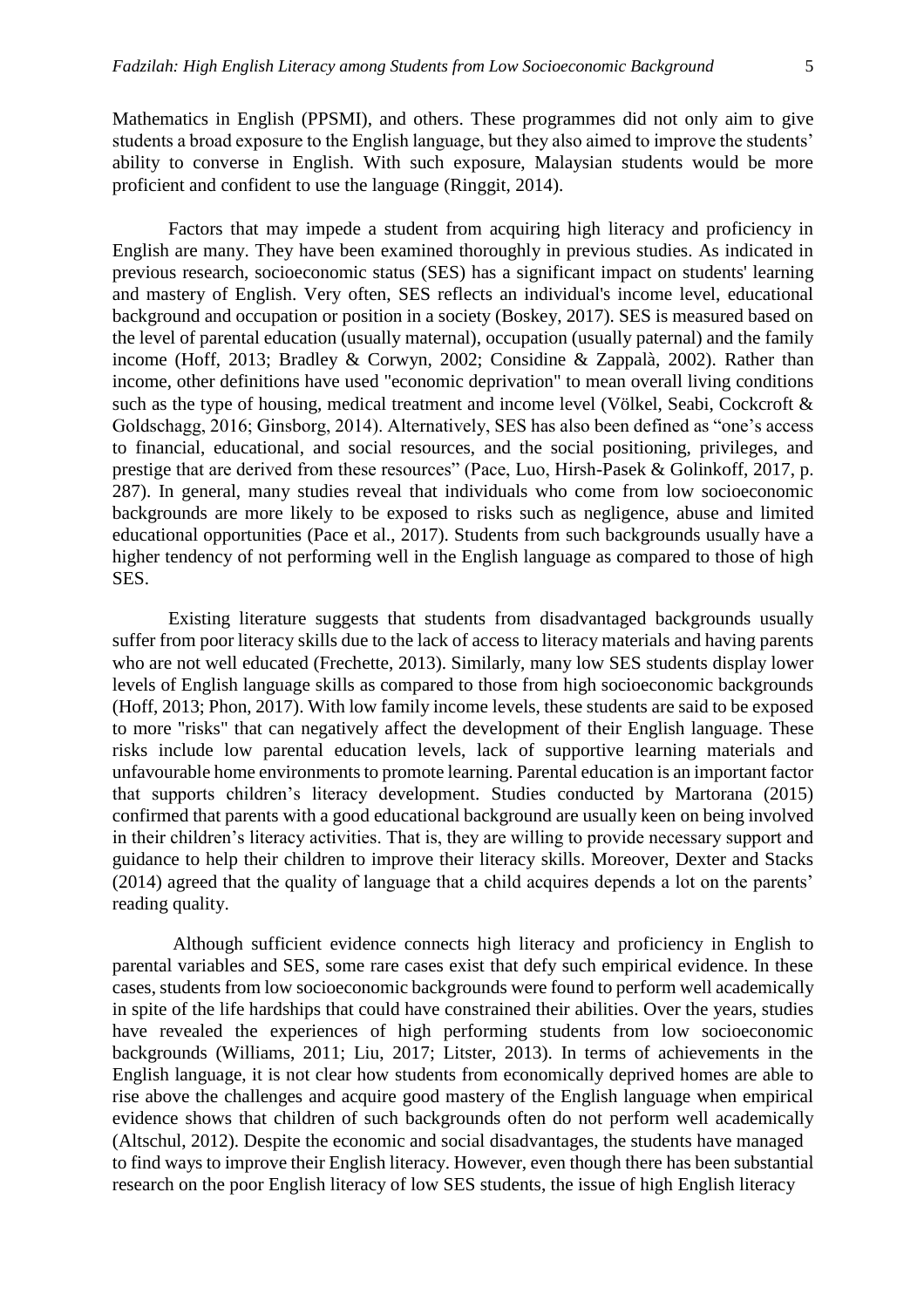among them is far less understood and little explored (Baltenau, 2016). Few studies have examined the relationship between low SES and high English literacy. In fact, little is known about the experiences of low SES students who have acquired high English literacy in terms of the challenges they faced and the factors that helped them to overcome those challenges. Moreover, Chew (2012) in his study on English literacy among Malaysians confirms that the literacy rate among secondary school students remains low and is, therefore, a cause of worry for the nation. Thus, knowledge about these students who have acquired high English literacy is imperative to help teachers to strengthen the learning of English.

Additionally, the stories of successful students from low SES backgrounds in acquiring high English literacy can further be understood through Resilience theory. Norman Garmenzy, a pioneer in research on resilience, views the concept as the ability to withstand and cope with negative life experiences (Fergus & Zimmerman, 2005). The theory explains how some individuals flourish in the face of adversity, while others languish. Resilience theory expounds on two key elements, namely risk factors and protective factors. Risk factors are the challenges that one experiences, while protective factors are elements that support and help one to cope with adverse situations and succeed in life. In relation to this study, both risk and protective factors are crucial to explain how a student from a low socioeconomic background was able to surmount economic deprivation to acquire high English literacy. This was the focus of this qualitative study--to gain an in-depth understanding of the efforts and sacrifices made by the low SES students to achieve their English literacy goals.

### **METHODS**

#### **Setting and Design**

This qualitative study adopted the critical inquiry design that involved an interpretive analysis of low SES students' experiences in acquiring high English literacy. Using this approach, the conditions that promoted or hindered their acquisition of high English literacy were explained clearly, hence prioritizing the importance of ethical aspects such as truth-telling to maintain the accuracy of shared data. Besides, focusing on a specific group of low SES students, a case study was used to provide in-depth information on how they managed to overcome the challenges and succeeded in English. This study was conducted at a selected secondary boarding school in Selangor. To date, the number of students at the school has reached 650, and they come from various socioeconomic backgrounds. Those from disadvantaged income groups were given enormous support from the school community, one of them being financial assistance (Biasiswa Kecil Persekutuan).

#### **Participants and Participant Selection**

Three students (two female and one male aged between 14 and 16) were interviewed in this study. They were assigned different pseudonyms as Participants A, B and C. They were selected via purposive sampling with the following two criteria: the participants must be from low SES families, and they must have obtained an A for the final year English test. The test was used as an indicator to measure the students' English literacy as it tested both reading and writing skills (directed writing and reading comprehension questions). For SES, family income with a threshold of RM1,500 was used as the indicator, which rendered the participants deserving of the school's financial help (Malaysian Ministry of Education, 2017). Generally, all students who met the two criteria for participant selection were included in this study. Low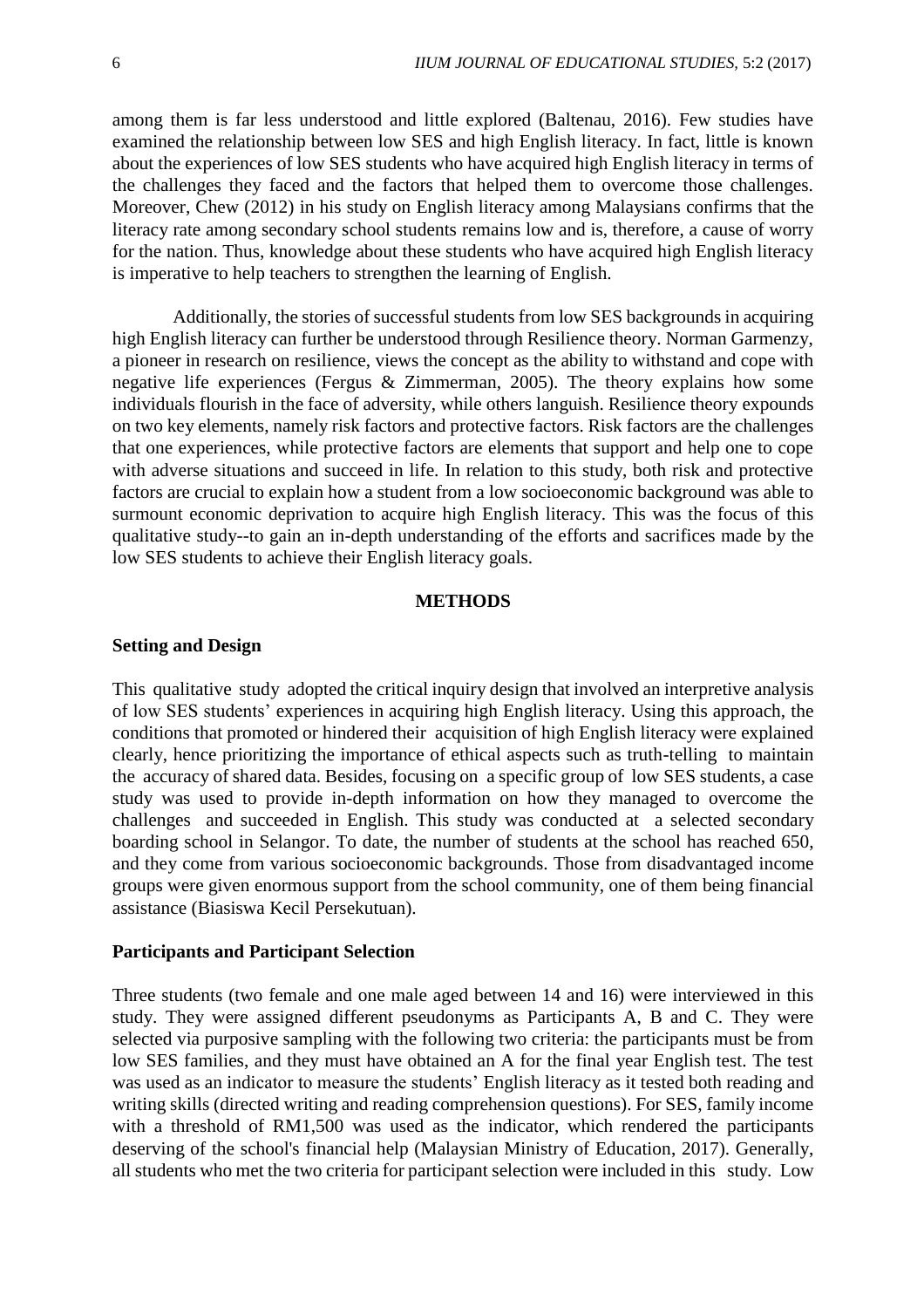SES students with health and mental challenges were excluded. As SES is associated with parents' educational background and occupations, the school refused to reveal much information about the students' backgrounds. Hence, only those that were good in English (having obtained an A in the school's English exam) with an RM 1,500 family income were shortlisted.

## **Instrument**

A semi-structured interview guide was used to conduct the interviews. In addition to the guide, the participants were probed with relevant questions to ensure detailed information could be extracted. The interview guide, shown in Table 1, was reviewed by content experts to ensure that they could be understood by the young participants.

| Table 1                |                                                                                               |  |  |
|------------------------|-----------------------------------------------------------------------------------------------|--|--|
| <b>Interview Guide</b> |                                                                                               |  |  |
| Questions              |                                                                                               |  |  |
|                        | 1. Do you like English? Why?                                                                  |  |  |
|                        | 2. What do you like most about the English language? Why?                                     |  |  |
|                        | 3. What do you dislike most about the English language? Why?                                  |  |  |
|                        | 4. How do you learn English?                                                                  |  |  |
|                        | 5. Do you think that English is easy? Why?                                                    |  |  |
|                        | 6. What and who normally encourages you to learn English? How were<br>they helpful?           |  |  |
|                        | 7. How are you able to be good in both reading and writing skills in the<br>English language? |  |  |
|                        | 8. What are the difficulties you faced in learning English? How do you<br>overcome them?      |  |  |

# **Data Collection**

Data collection started with phone calls made to the school's Head of the English Unit. The purpose of the phone calls was to confirm the availability of low SES students who were good in the English language who could be used as participants. The purpose and background of the study were explained to the English Unit's head, followed by a research request letter sent to the school principal. Upon the principal's approval, interview dates with the students were arranged. Informed consent was requested from the students on the day of the interview. They were briefed about the purpose of the study and duly informed about their rights to withdraw from the interview sessions. The interview was conducted in a quiet place to avoid disturbances during the sessions.

## **Data Analysis**

Thematic content analysis was used to analyse the data. Each participant's responses were transcribed and categorized under several codes, i.e. small meaningful units of data (label) that were attached to phrases or short sentences found in the transcription scripts of each participant. After this process, the coded segments were grouped into similar categories before the themes were created. Member checks were conducted to ensure trustworthiness and credibility of the findings. The participants were given the interview transcriptions to check whether the information contained therein matched correctly with what they shared during the interviews.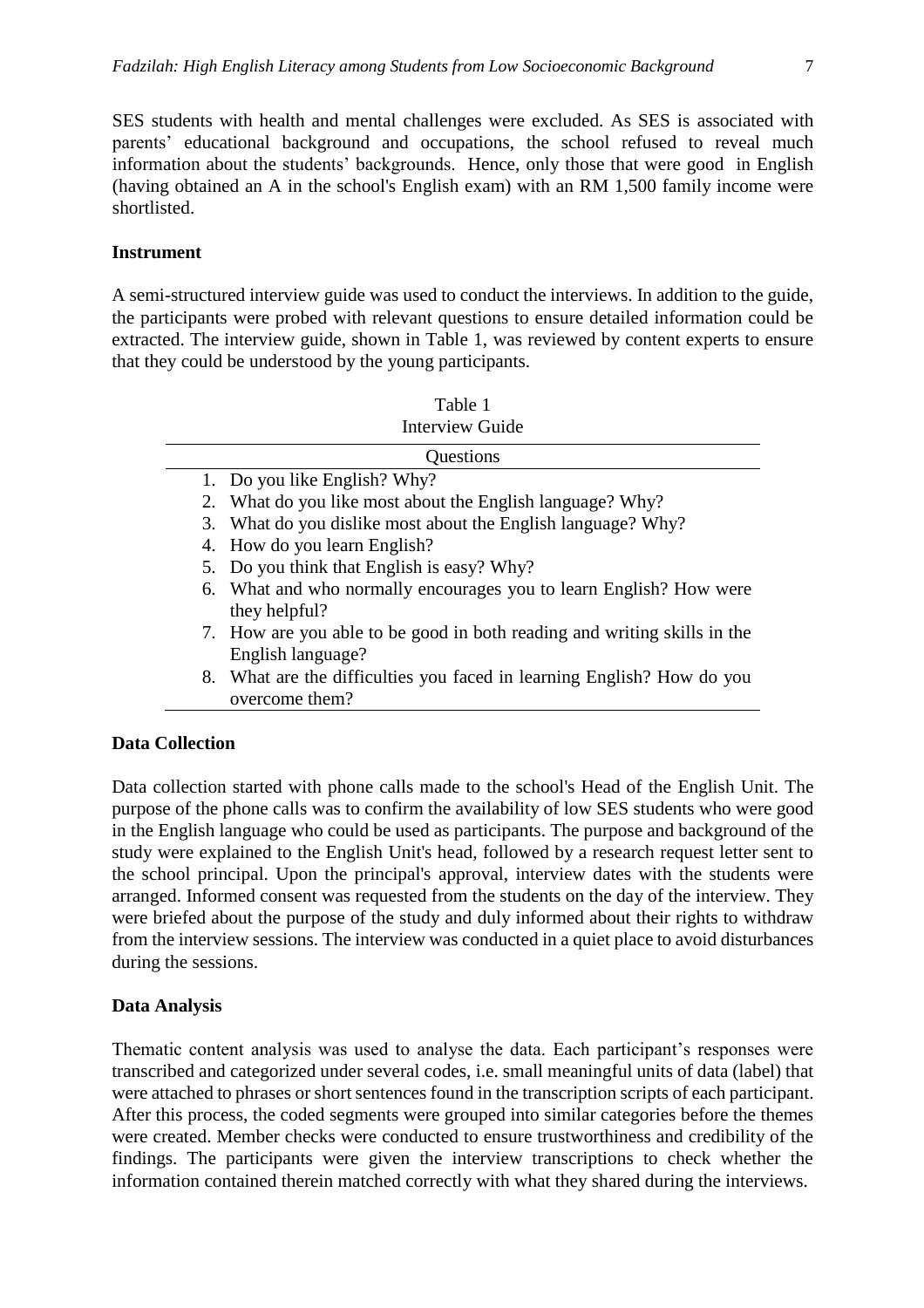## **FINDINGS**

Three themes emerged which included individual, family and school factors, and these were used to explain the challenges and the factors that helped the low SES students to be proficient in English. The summary of the findings is presented in Table 2.

 $T_0$ <sub>b</sub> $1_2$  2

| <b>Table</b> $\angle$<br>Summary of the Findings |                                 |                                  |  |
|--------------------------------------------------|---------------------------------|----------------------------------|--|
|                                                  | Sub-themes                      |                                  |  |
| <b>Themes</b>                                    | Challenges in acquiring English | Supporting factors for achieving |  |
|                                                  | literacy                        | high English literacy            |  |
| Individual                                       | Personal weaknesses             | Positive personality traits      |  |
|                                                  | Low self-confidence             | Diligence                        |  |
|                                                  | Incompetence                    | Motivation                       |  |
|                                                  | Overconfidence                  |                                  |  |
| Family                                           | Home-based factors              | Positive family environment      |  |
|                                                  | Financial difficulty            | Sibling's mentorship             |  |
|                                                  | Academic help                   | English speaking environment     |  |
|                                                  | Learning environment            | <b>Educated parents</b>          |  |
| School                                           | Unsupportive school community   | Learning motivation              |  |
|                                                  | Peers' demotivation             | Language practice                |  |
|                                                  | Teachers' discouragement        | Teachers' support                |  |
|                                                  |                                 | Positive peer pressure           |  |
|                                                  |                                 | Competition                      |  |
|                                                  |                                 | Mentorship                       |  |
|                                                  |                                 | Financial assistance             |  |

## **Challenges Low SES Students Faced in the Course of Acquiring High English Literacy**

### *Individual Factors*

All participants agreed that their own personal weaknesses brought negative impacts on the development of their English literacy. Three problems, i.e. low self-confidence, incompetence and overconfidence, were reported as the most common problems faced by the participants. All of them mentioned that they always felt shy and conscious about their family background, and this consciousness impacted their English language development negatively as they rarely felt comfortable to voice out their ideas in class. Comments like, "Actually when my friends ask about my family, I feel aaa... shy," and "I don't like to talk much (about my family background)" surfaced during the interview. One participant commented that she always felt unsure and hesitant to speak English in public. Participant A mentioned:

"When speak[ing] in public, I actually don't [feel] confident about myself because I feel that...that person maybe laugh at me because I'm not good."

Apart from having low confidence, the participants also felt insecure about their language incompetency. This was due to a lack of knowledge about the rules of the English language.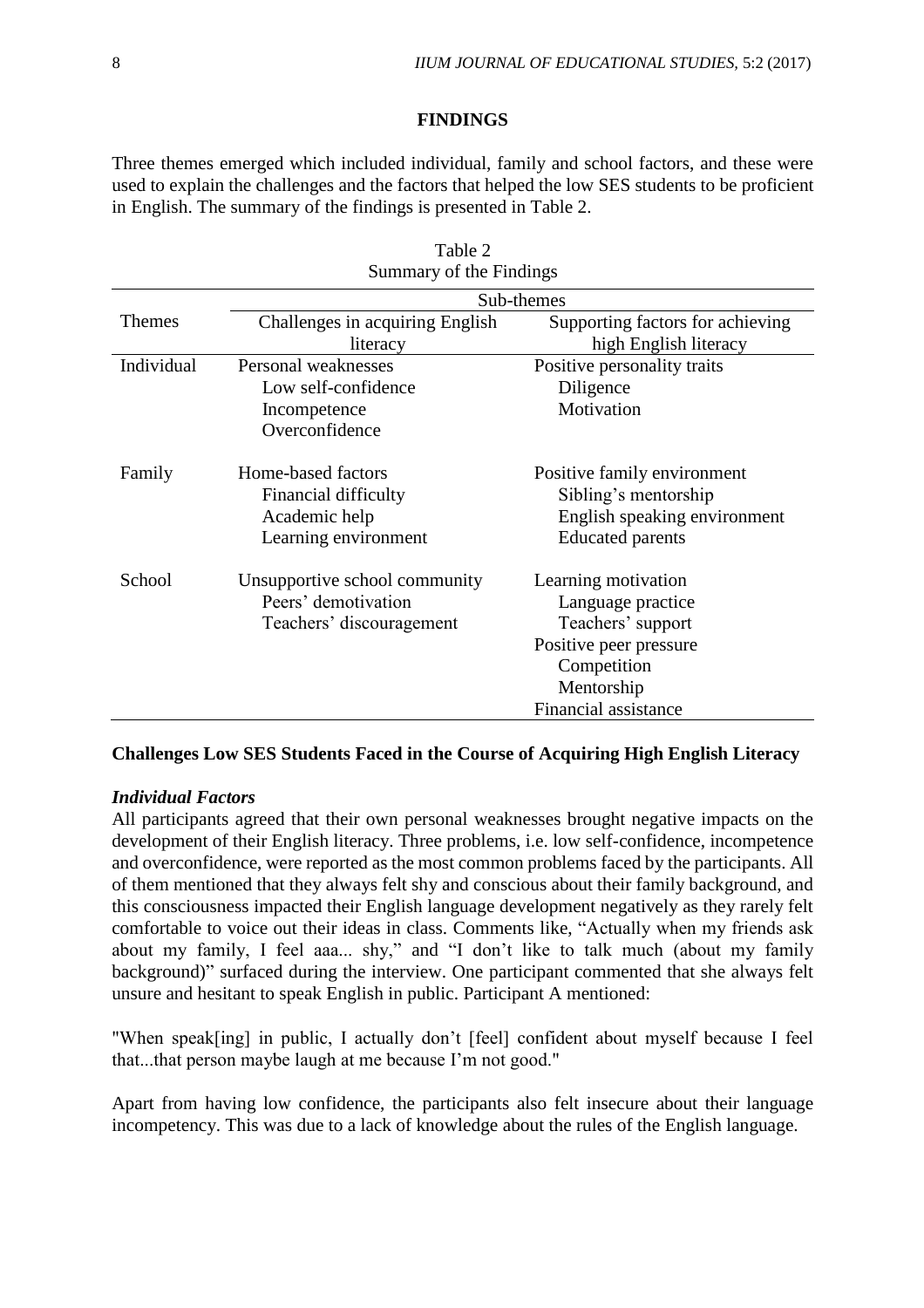Participant A commented:

"...English has a lot of rules that we must....obey such as grammar. I really hate grammar. English [has] a lot of words that I can't understand that [are] really bombastic."

In the meantime, Participant C mentioned:

"The only thing disturbing is the pronunciation and sometimes there are words that are defined by [their] pronunciation."

Participant B, on the other hand, admitted that since English is her first language which she is used to more than the Malay language, she sometimes felt overconfident. She regarded this as one of the challenges that she encountered especially, when things did not turn out the way she expected. She said:

"Well, I think this is a difficulty not faced by all since I grew up speaking English and I am always confident in English, it could lead to overconfidence. So, sometimes, I reflect oh, yes I can do it but then that's not how things begin to happen."

While two participants (A and C) faced the problem of diffidence, the third (Participant B) viewed her overconfidence as a challenge that led to her discovery of new things.

## *Family Factors*

The challenges related to the family factor were grouped under the sub-theme 'home-based factors'. Several problems were identified under this sub-theme, ranging from (1) financial difficulty, (2) academic help, and (3) learning environment. Generally, the participants informed that they faced great financial difficulty to pay school fees. Due to this, one of the participants did not continue with school after Year 6, and had to wait for four months after the UPSR results were released. Participant C mentioned:

"I started to realize this after my father passed away, so we need to fully depend on the pension salary.... my mom said that if I get an offer to [go to] school, there will be [a] waste of money."

At one point in their lives, financial constraints had limited the participants' ability to progress in education. Apart from money, the participants also agreed that the kind of academic help they received at home was very limited. Participant A explained how her home environment did not support her English language development:

"...because my parents...my father works as a lorry driver and [my] mother is a housewife.... they also finished their studies at [the] SPM [level], so they are not good in English. So, my parents...my family...they [do] not help me to speak in English."

When probed about challenges, Participant B responded:

"My father's salary is about... only one thousand which is not enough. So, I have to depend on the scholarship money or my siblings to help me with all the school fees. And my siblings, they rarely help me in English because they are not really interested in language."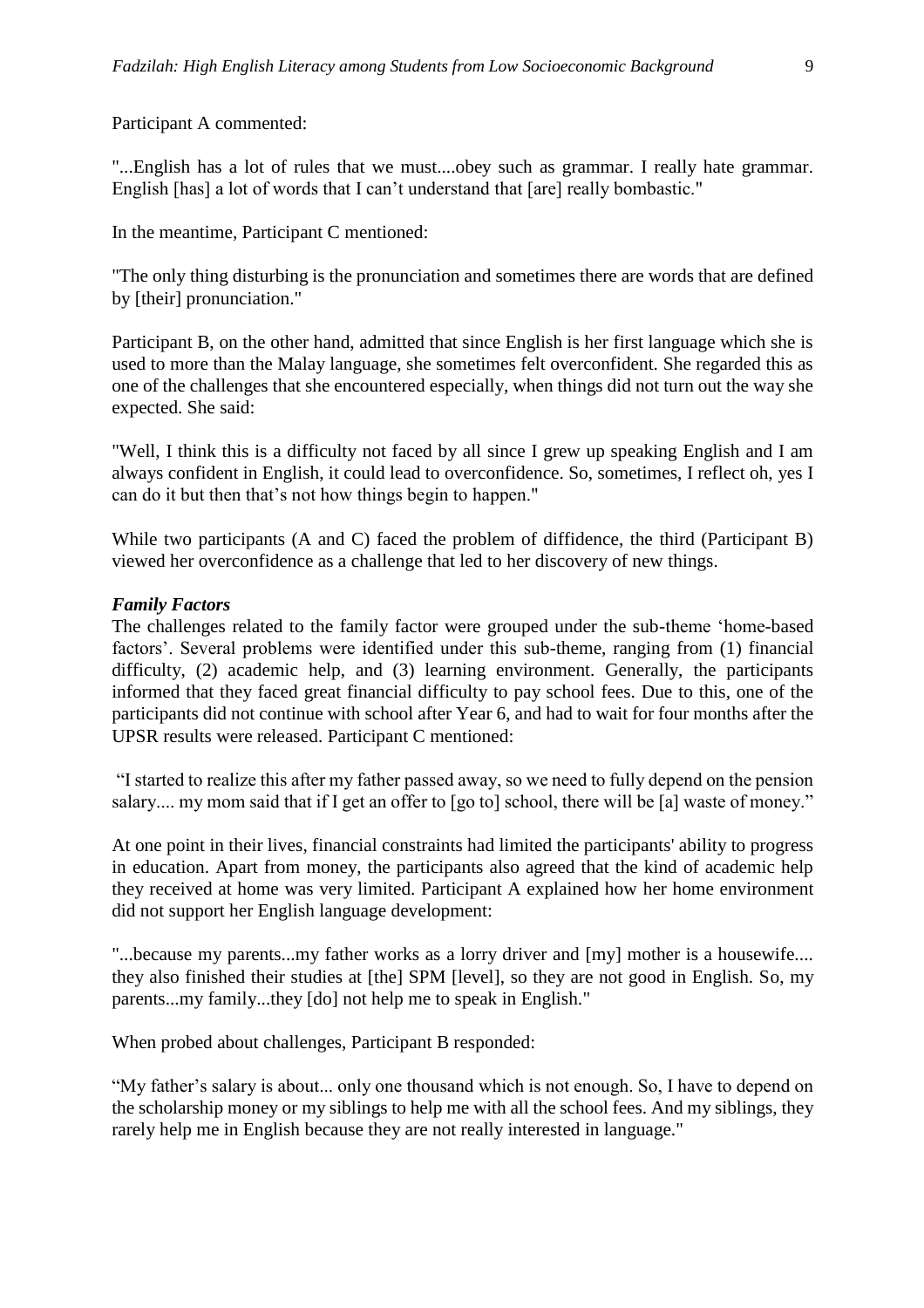One participant discussed the unsupportive learning environment that impeded the English learning process. The lack of a supportive environment was created by the medium of communication used at home, and by the absence of facilities--such as the Internet--that promote the development of English language learning. Participant A stated:

"Because... [in] my home, aaa... aaa...we are speaking in Malay. So, aaa.. When in school, in English subject also, sometimes I'm speaking in Malay too."

She also added, "Yes, actually we have computer but we don't have Internet. So, when I want to learn about English in specific websites...so I have to go to cyber café."

## *School Factors*

Besides individual and family factors, schools also brought a significant impact to the development of English literacy among the participants. Two major problems were identified and grouped under the sub-theme, 'unsupportive school community'. Peers were often very critical and demotivating. Teachers too were always finding faults with the way they spoke and were never encouraging. To explain further, the participants informed that they sometimes received criticisms from their friends if they tried to speak English or unconsciously made mistakes when using the language. Participant B mentioned:

"Difficulties...like when I try to talk [in English]. So, the difficulty is that maybe some friends just don't like hearing it.... and there are some people (friends) who criticize me..."

In addition, Participant A also commented:

"My friends from Sec. 1 when I actually wrote a diary and then they criticized [me] about it."

Besides friends, not all English teachers were supportive of their effort to learn the language. Some teachers pressured students to study hard for the subject, while some others were not so willing to provide much assistance to struggling students. Participant A remarked:

"Actually, teachers sometimes, pressure their students to get high marks in English."

Another example from Participant C was:

"Your teachers here, do they encourage you? Not that much."

To summarize, the study participants shared three important challenges they faced while learning English. These included their own self-perceptions, their families, and some school factors. They all apparently agreed that low self-confidence, incompetency and overconfidence were the reasons that made English a challenging subject to learn. Other issues such as financial difficulty, lack of academic help and unsupportive learning environment were also highlighted as family-level challenges. Besides agreeing to their current state of financial instability, the participants complained about not getting enough academic support from family members. In fact, they also reported that the unsupportive learning environment made the process of acquiring high English literacy more difficult. Lastly, at the school level, the participants mentioned that teachers' discouraging attitude and friends' criticisms were two problems they experienced in the course of learning English.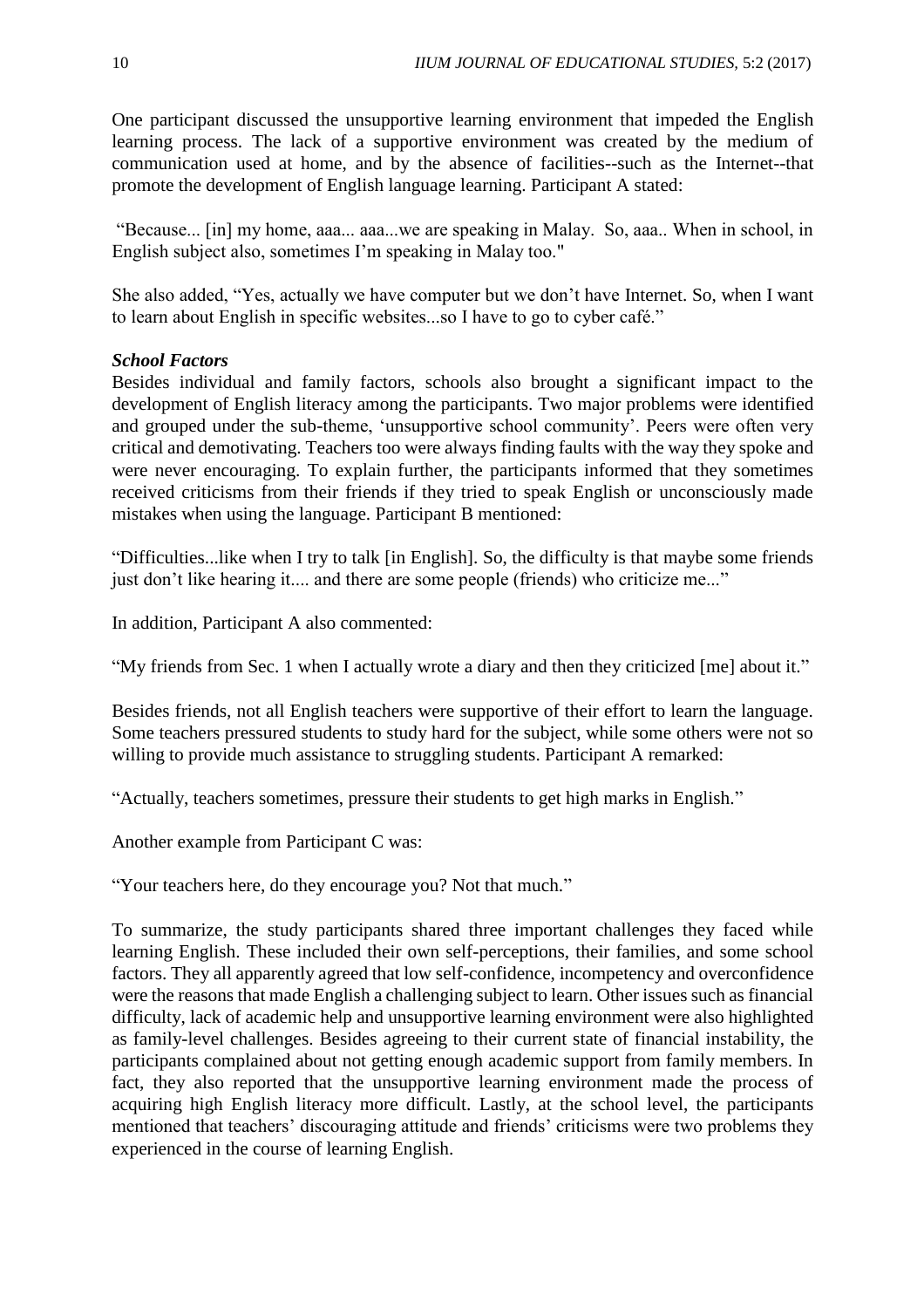# **How Low SES Students Overcome their English Language Learning Challenges**

## *Individual Factors*

All participants cited diligence and motivation as key factors to their English learning success. These two variables were categorized under 'positive personality traits'. For instance, Participant A mentioned:

"I do a lot of practice about the essay. I do [the practice] and I go to meet [my] teacher and ask her to mark my essay. And when we are watching movies, some of the words that we aaa... don't understand. So, I check the dictionary [for the meaning]."

In the meantime, Participant B mentioned:

"I like to read. I really like to read the kamus, the dictionary. I have two novels with me. I like to discover new words and I like to use them [when] I write. I really put my effort on studying English."

According to Participant C:

"I start to watch television and cartoons in English because English cartoons are better than the Malay cartoons. Sometimes, they spoke words that I don't know, so I search the Internet and I learn the definition of the words. I also read a lot of books.... because it expands my imagination, my ideas and also my vocab[ulary]."

It appeared that all of the participants were highly motivated to learn English. This could be seen in their strong determination to succeed despite the presence of life stressors. Participant A explained the reason behind her motivation and efforts:

"I must study because I want to change my family to live a better life. Always trust in yourself that you can do it. Don't think about others that she's from low background family, she couldn't do that. Don't think about it. Just do what actually you want. Actually we must change our mind set. If you think you can't do that, it won't happen. So, you must think, I can. I can. I can."

Participant B also said:

"I'm the type of person who think that if I can do something is because of me.... I want them to believe that your background doesn't define you."

Participant C stated:

"I used to encourage myself because I always want to be better than the others at the things that I know."

## *Family Factors*

All of the participants agreed that they had received meaningful support from their families. The sub-theme 'positive family environment', was explained in respect to (1) sibling mentorship, (2) English speaking environment and (3) educated parents. As for sibling mentorship, Participant A shared that she received much help in her English language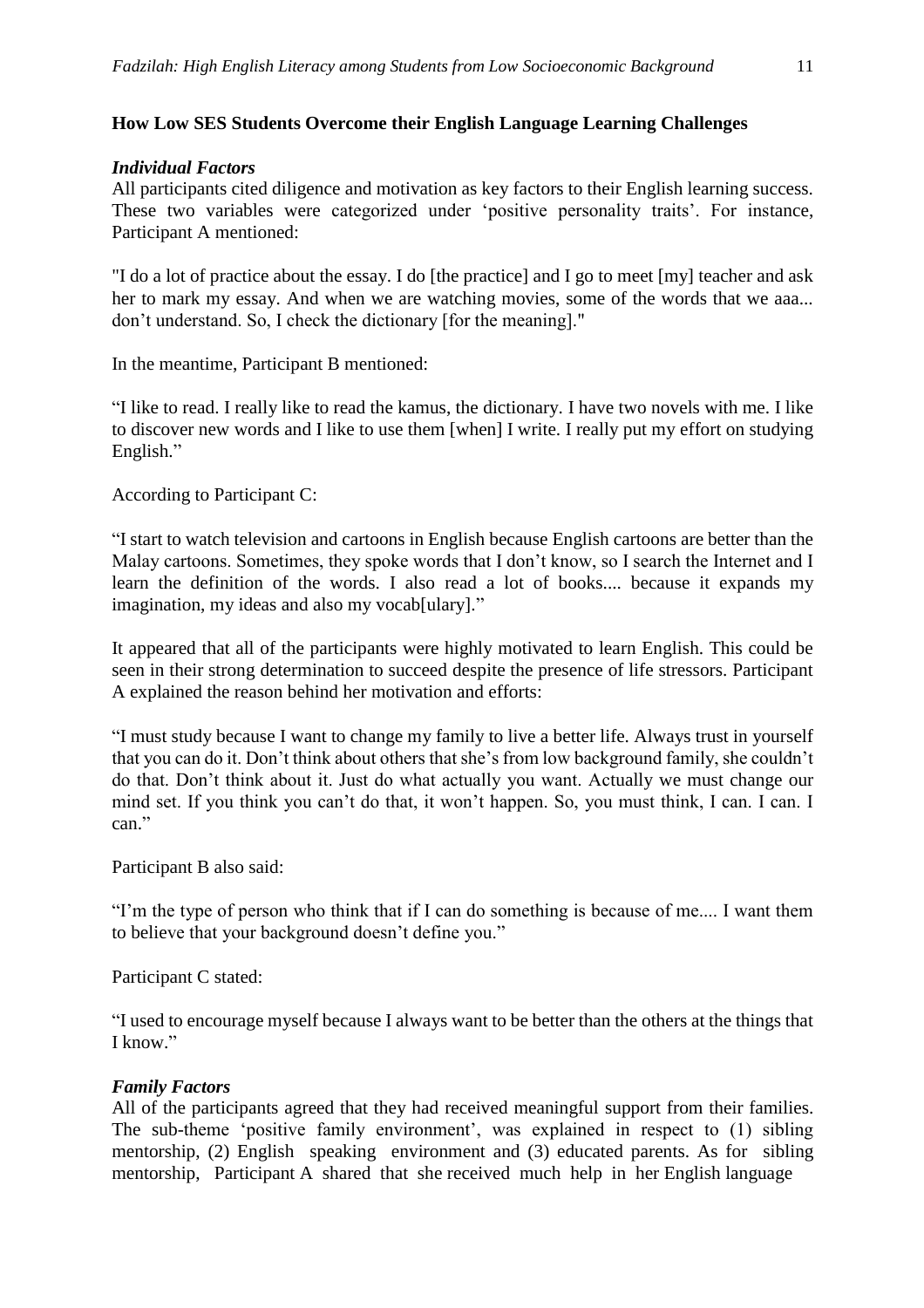learning process from her siblings, who also gave useful advice that encouraged her to succeed in life. Participant A described:

"Well, actually [I] sometimes try to speak in English. With my sister. I always learn English with my sister. She's good in English. My sister...she always said that we are from poor family. The knowledge will help you to be a better... to live a better future. So, from that I study hard [for] English."

Having an English speaking environment was also another factor that contributed to the participants' English literacy development. Participant B said:

"English is technically... I say I guess English is my first language. Because ever since I was young... in a way because I [did not use] Malay first in my family."

Participant C gave a similar comment:

"I [am] used to speak[ing] English with my family. Both of my sisters are very [good] in English. My brother speaks English as well, but he is not as smart as the other sisters."

The participants concurred that having educated parents was important for student success. Having parents that always encouraged them to read widely besides giving them an early exposure to English language was crucial to their own success in English. Participant B stated:

".... previously my father used to hold a position that would equate to CEO now but now he is a security guard.....so they both went to university...So, my mom bought Enid Blyton books. She made me watch television [and] kids shows that are in English, like ABC. And ...the television [programmes] taught me how to..like...speak and all the pronunciation."

Participant C reported a similar experience of parental influence:

"Yes, they both went to university... they [parents] bought [English] storybooks. My mother always [watched] English dramas and movies."

## *School Factors*

Based on the participants' responses, three important types of support were extracted under the school factor theme. They included (1) learning motivation, (2) positive peer pressure and (3) financial assistance. As for learning motivation, the participants mentioned that the activities held at school such as English presentations and educational programmes were useful in enhancing the language practice. Participant A mentioned:

"When [our] school [has] a programme about English, I think I must be good in English because I want to speak in public. I want everyone... [to be] proud of me."

Participant C also commented:

"When teachers gave me assignments and asked me to present.... when I present, I need to use [the] right structure and also [the] right words."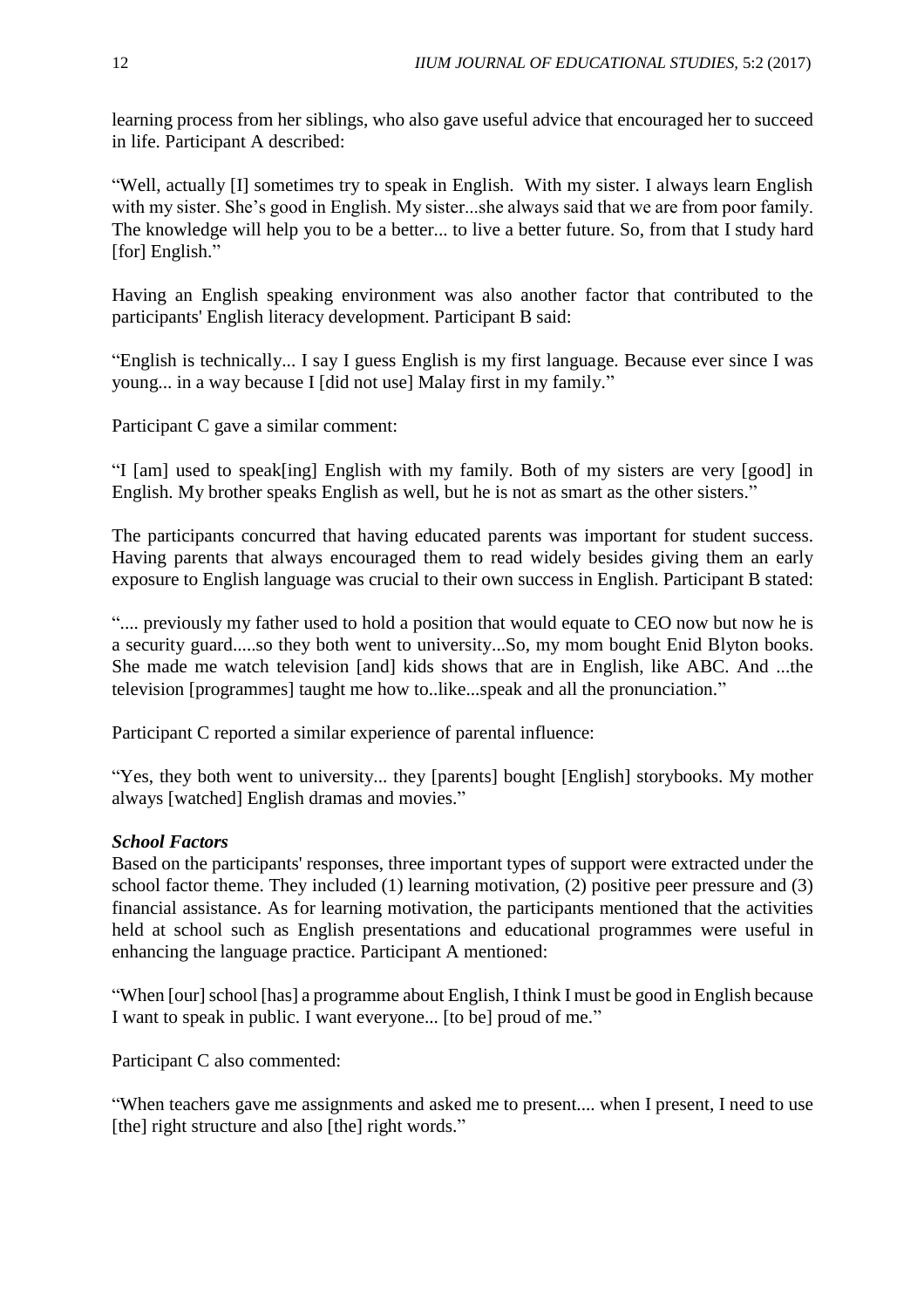From what the participants shared, positive peer pressure appeared to have played an important role in improving their English literacy. Peer pressure was present in both cases of competition and mentorship. The participants agreed that they often felt challenged by their friends' success thus motivating them to work harder. Participant A commented:

"And I have friends just like me [who got] scholarship from Yayasan Teraju, she can speak in front of [a] public. And I'm very jealous of her because [her] academic level is [the] same [as mine], but why I can't be like her?.."

Participant B also mentioned:

"I think overall, what makes me get an A or A+ is...the achievements of other students….I feel challenged to try to gain that same reaction from the teacher...to try to get her [to] say that my essay is also good."

Participant C explained how seeing others succeed compelled her achieve:

"I motivate myself when seeing others being better than me and I try my best to surpass them."

Other than peer pressure that is motivating, the participants disclosed that they often received help from friends regarding the English language. Participant A explained:

"I help her in Arab[ic] and she helps me in English. When I want to... when I [write] essays, I will see her [for help]...."

Unlike Participant B, she did not receive help from friends but extended her help to others. She felt internally rewarded and encouraged when friends consulted her about school work:

"I think it [was a] sort of...encouragement when my friends usually turn to me for questions. And they always ask me, "What does this mean?""

The last support that the participants mentioned was financial assistance in the form of scholarship. Even though the scholarship did not directly improve their English literacy, it did remove some of the financial burden the families faced. Naturally, with less financial problems, the students were able to focus in their studies. Participant B said:

"So yeah, that (scholarship) helps a lot in a way to help support the things that I have to pay for.."

Participant C also added:

"Well, I got 2 scholarships...I got RM1590 per year (to buy books and pay fees)."

Summarily, three factors (individual, family and school) helped to improve the participants' English literacy. They believed that their hard work and motivation had been a tremendous help in their quest to master the English language. Family wise, they agreed that having siblings to mentor them, having educated parents, and being in an English-speaking environment provided the support needed for learning the English language. Lastly, they also believed that the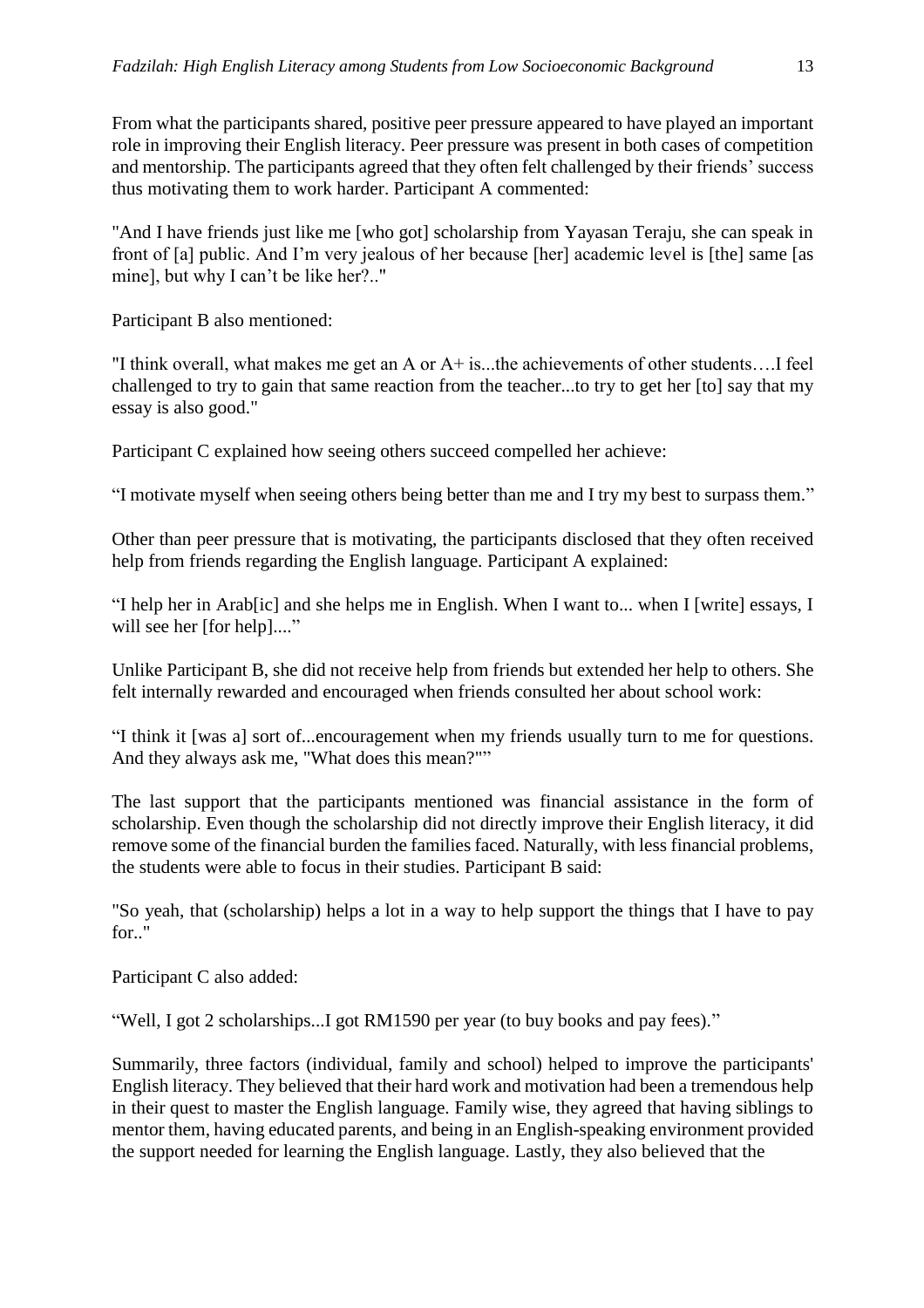learning motivation, positive peer pressure and the financial assistance received from school provided them with greater opportunities to excel in English.

## **DISCUSSION**

In regard to the challenges faced by low SES students in acquiring high English literacy, the participants believed that their own personal weaknesses such as having low self-confidence, incompetence and overconfidence were the major threats to their success in learning the English language. Due to such weaknesses, they were often less confident about the correct usage of the language (Satriani, 2014). Nimmala, Nowbattula, Mylabattula and Sodadasi (2016) elaborated that despite the lack of self-motivation, frequent use of the native tongue other than English during interactions also hindered one's mastery of the English language. In contrast, overconfidence rather than diffidence was a challenge specific to Participant B whose English proficiency was remarkable for a young Malaysian person. Participant B agreed that being overly confident was an excuse for her not to study hard for the English subject, resulting in her expectations frequently not being met. Parents' lack of education was mentioned as a constraint on the participants' academic success in the English language. Norman (2016) and Salameh (2012) wrote about the important role of parents' education in influencing children's academic inclinations and performance. Parents should serve as good role models and provide children with the initial exposure to the English language. While this was a challenge to Participant A, it was not however an issue with Participants B and C, whose parents had obtained a good university education and were able to provide a home environment entrenched in the use of English. The last set of challenges encompassed peers' demotivating attitude and cynicism towards English and teachers' discouraging comments. For instance, the participants shared that their attempts at using English often invited criticisms from friends; similarly, they were often chided when they made mistakes in language use. This negativity, Liu (2017) and Ler (2012) believed, could diminish a student's passion for learning.

Having to admit their own personal weaknesses, all the participants however, agreed that their strong motivation and diligence had helped them a lot to be good in the English language. These, they emphasized, were key to their success in English as they were often very motivated and determined with their goals in life. As the students were highly motivated to learn English, they were able to excel and display good understanding of the language (Phon, 2017; Ariani & Ghafournia, 2016). In contrast, Ali, Naeimeh and Fatemeh (2016), Buriro, Buriro and Abbasi (2015) and Gayton (2010) concurred that the low SES students were usually not motivated to learn English as compared to those from high SES. Furthermore, to relate with the participants' efforts in learning English such as reading English books, watching English movies and others, Arratibel (2013) believed those activities could help improve their pronunciation and knowledge on word meanings. Additionally, sibling mentorship, English speaking environments and educated parents were also instrumental factors. Personal determination is imperative to drive individuals towards excellence, and this usually stems from a positive home environment and consistent family support (Kim, Curby & Winsler, 2014). As the participants were exposed to the English language at home, the exposure instilled a feeling of comfort with the language and helped to foster their English literacy development (El-Omari, 2016; Hamid, 2011). In addition to the family factor, the kinds of English activities held in school contributed to the participants' mastery of English. As postulated by Suleimenova (2013), supportive English programmes functioned to reduce students' English language anxiety. Just as much, teachers' offer of academic help and assistance played a significant role in promoting students' success (Aduwa-Ogiegbaen & Iyamu, 2006; Huang, Eslami & Hu,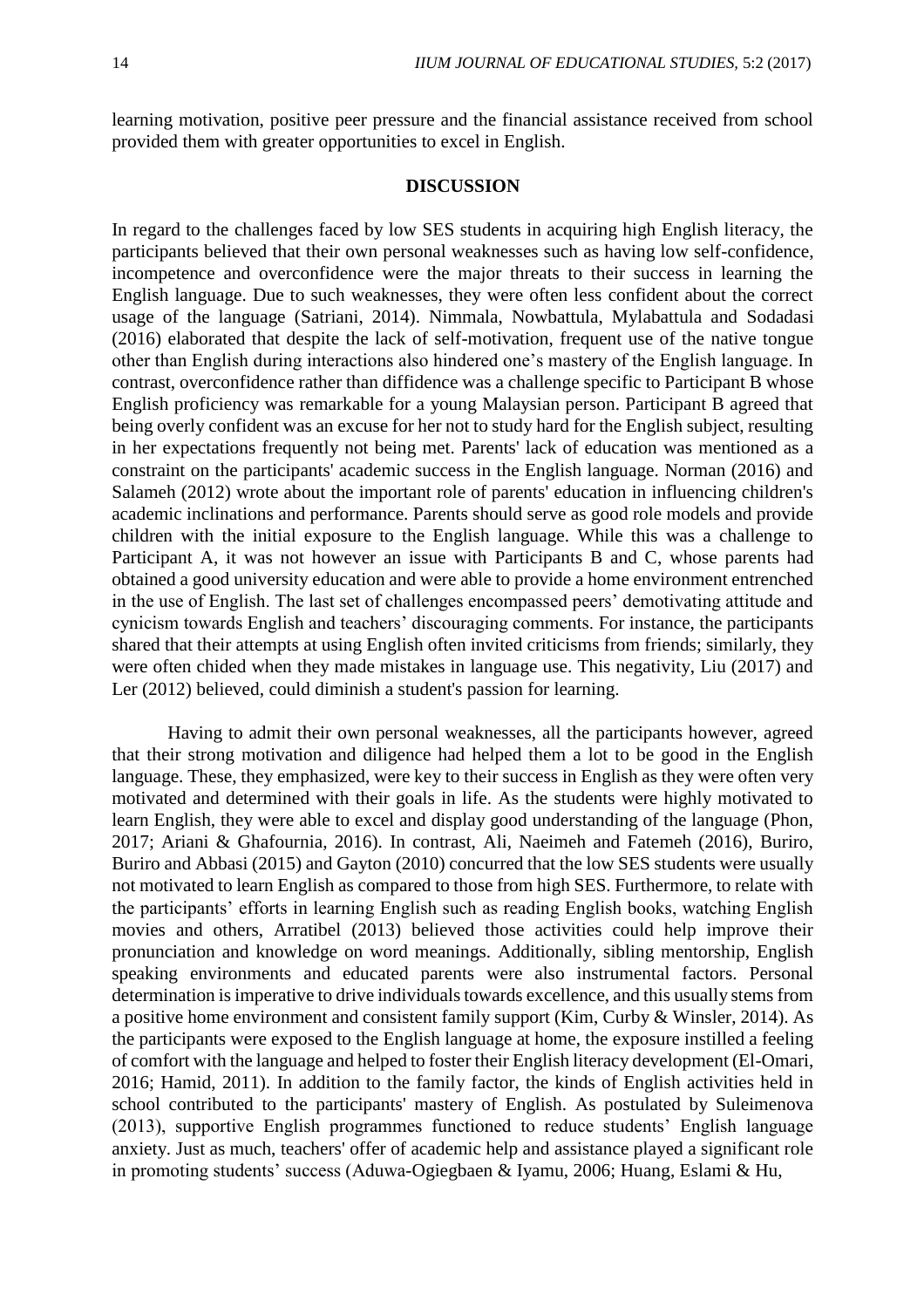2010; Hamid, 2011). Friends were the last factor responsible for improving the students' English literacy. This was explained in regard to the educational help and motivation that the participants received from their peers (Korir & Kipkemboi, 2014; Sarı, Çeliköz & Ünal, 2017).

To sum up, in terms of socioeconomic status, only Participant A could be categorized as having fulfilled all the participation criteria set in the study (i.e., parents' income level, educational background, and occupation) for one to be considered a low SES student; whereas both Participants B and C reportedly became economically disadvantaged due to sudden, tragic life events (e.g. parents' death). A few differences and similarities surfaced between these two groups of students, the most obvious being how they reacted to the challenges they faced in learning English. The participants clearly differed in terms of English confidence. Participant A expressed diffidence in the language due to the lack of exposure she received at home from young. The fact that she came from a poor family became Participant A's main motivation for learning English and succeeding academically. In contrast, Participants B and C did not have a confidence issue with English and were expressly comfortable with the language. Neither of them claimed their low SES status as the factor that motivated them to achieve high English literacy. The last difference concerned their parents' educational background and occupation. Participant A, whose parents did not obtain a proper education, did not have access to academic help at home so she had to rely on others outside her home environment to teach her English. Quite the opposite, both Participants B and C admitted that English was often used at home. Hence, learning English came as an easy, natural process for the both of them. Having welleducated parents who spoke English at home and who once held good jobs, they excelled in the language. This was not at all surprising as they had the right kind of exposure and home support for English language learning. Despite the differences, all of them agreed that socioeconomic status should not be an excuse for one to not perform well academically, especially in English. They also mentioned that their strong internal motivation and determination were the key to their success in learning the English language.

#### **CONCLUSION**

The focus of this study was to explore the challenges faced by low SES students and the factors that helped them to acquire high literacy and proficiency in English. The results suggest that the participants' internal motivation is the most important factor behind their success in English. To be good in English while having to face difficult situations in life will definitely require a strong motivation from within. The participants elaborated that it is very important for individuals to value and believe in their own strengths to achieve the goals they have set in life. But, having a strong motivation alone is not enough to help improve one's English literacy. One must also consistently work hard to rise above all the challenges, be they unsupportive attitudes of the people around, cynicism, criticisms or financial difficulty. The study's three participants, given their SES and backgrounds, had challenged common stereotypical ideas about the abilities of students from low SES families. They were able to prove the contrary, hence suggesting that SES is not the only determinant of academic success and high English proficiency. Other factors, like goal setting and internal drive for success, are implicitly at play, and these are worth researching about in future studies.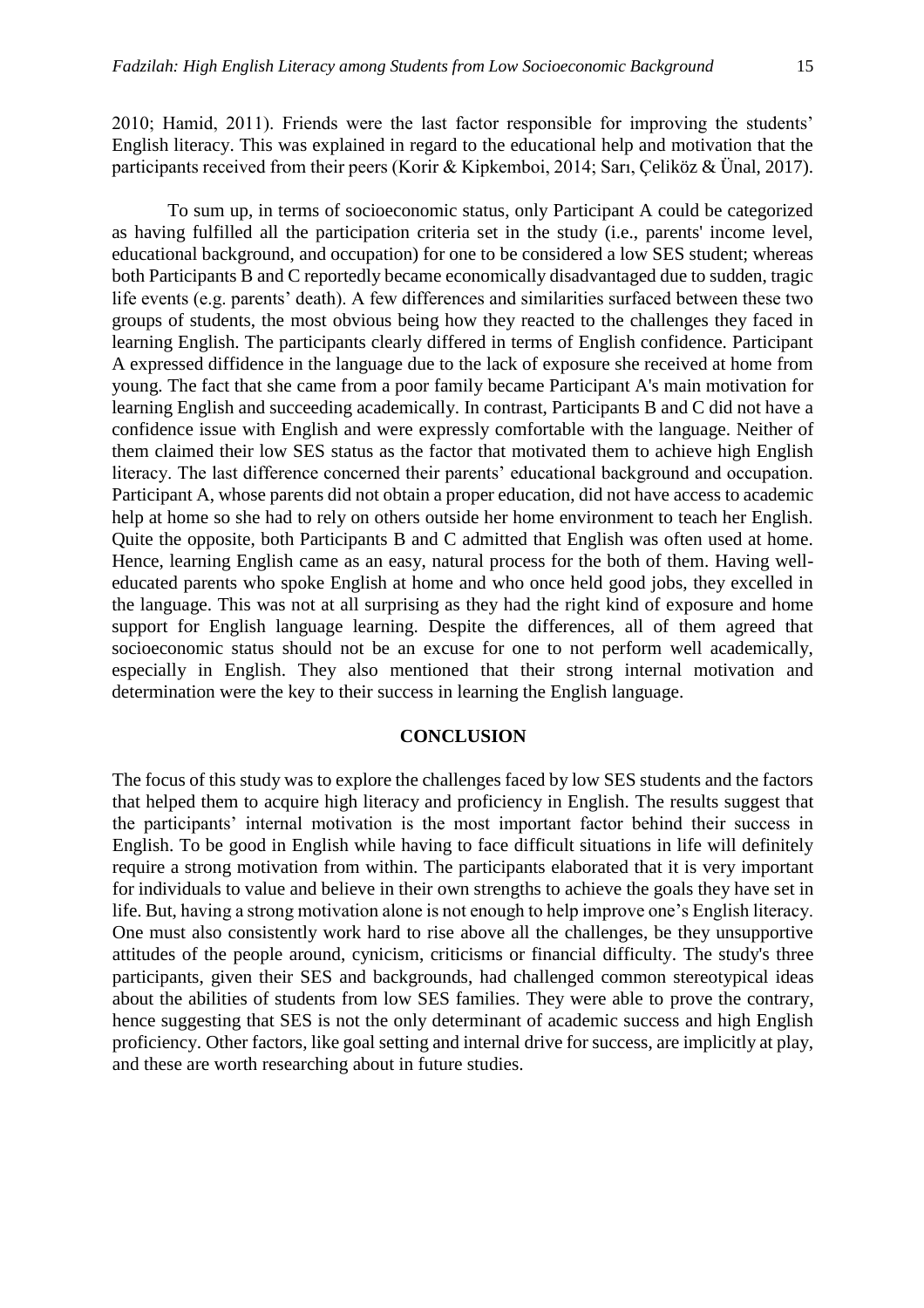#### **REFERENCES**

- Aduwa-Ogiegbaen, S. E., & Iyamu, E. O. S. (2006). Factors affecting quality of English language teaching and learning in secondary schools in Nigeria. *College Student Journal*, *40*(3), 495-504.
- Ali, A, K., Naeimeh, J. & Fatemeh, K. (2016). Relation between socio-economic status and motivation of learners in learning English as a foreign language. *Theory and Practice in Language Studies*, *6*(4), 742-750.
- Altschul, I. (2012). Linking socioeconomic status to the academic achievement of Mexican American youth through parent involvement in education. *Journal of the Society for Social Work and Research*, *3*(1), 13-30.
- Ariani, M. G., & Ghafournia, N. (2016). The relationship between socio-economic status, general language learning outcome, and beliefs about language learning. *International Education Studies*, *9*(2), 89-96.
- Arratibel, A, P. (2013). *The effect of socio-economic background, personal effort and motivation in English proficiency.* (Master's thesis, Public University of Navarre, Navarre, Spain). Retrieved from http://academicae.unavarra.es/bitstream/handle/ 2454/9827/Proyecto\_AmaiaPrieto.pdf?sequence=1
- Baltenau, A, H, V. (2016). *The role of socioeconomic status in the EFL/ESL classroom.* Retrieved from https://pedagogsajten.familjenhelsingborg.se/wpcontent/ uploads/ sites/43/2016/12/Hofmann-von-Baltenau\_2016.pdf
- Boskey, E. (2017). *Socioeconomic Status (SES).* Retrieved from https://www.verywell.com /socioeconomic-status-ses-3132909
- Bradley, R. H., & Corwyn, R. F. (2002). Socioeconomic status and child development. *Annual Review of Psychology*, *53*(1), 371-399.
- Buriro, G. A., Buriro, W. M., & Abbasi, A. M. (2015). A comparative analysis of learners: Impact of socio-economic background on motivation for learning English language. *Grassroots*, *49*(2), 186-195.
- Chew, F. P. (2012). Literacy among the secondary schools students in Malaysia. *International Journal of Social Science and Humanity*, *2*(6), 546-549.
- Considine, G., & Zappalà, G. (2002, April). Factors influencing the educational performance of students from disadvantaged backgrounds. In *Competing visions: Refereed proceedings of the national social policy conference* (Vol. 2001, pp. 91-107).
- Dexter, C. A., & Stacks, A. M. (2014). A preliminary investigation of the relationship between parenting, parent-child shared reading practices, and child development in low-income families. *Journal of Research in Childhood Education*, *28*(3), 394-410.
- El-Omari, A. H. (2016). Factors affecting students' achievement in English language learning. *Journal of Educational and Social Research*, *6*(2), 9-16.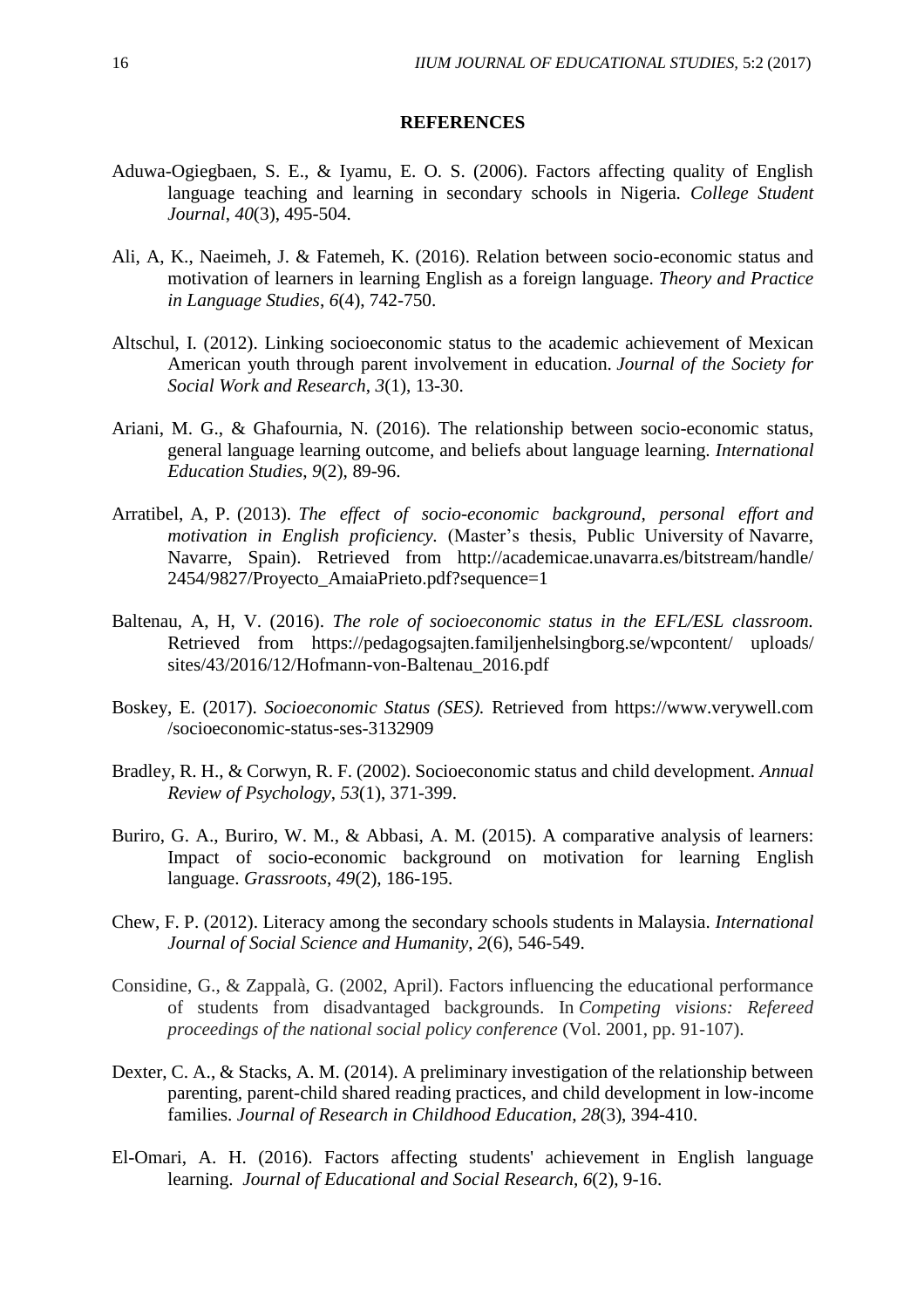- Fergus, S., & Zimmerman, M. A. (2005). Adolescent resilience: A framework for understanding healthy development in the face of risk. *Annual Review of Public Health*, *26*, 399-419.
- Frechette, J. A. D. (2013). *Understanding the home literacy environment of a low-income urban community*. (Master's thesis, University of Rhode Island, Rhode Islamd, U.S.). Retrieved from http://digitalcommons.uri.edu/cgi/viewcontent.cgi?article=1147&  $context =$  theses
- Gayton, A. (2010). Socioeconomic status and language-learning motivation: To what extent does the former influence the latter? *Scottish Languages Review*, *22*, 17-28.
- Hamid, M. O. (2011). Socio-economic characteristics and English language achievement in rural Bangladesh. *Bangladesh E-journal of Sociology*, *8*(2), 31-49.
- Hoff, E. (2013). Interpreting the early language trajectories of children from low-SES and language minority homes: Implications for closing achievement gaps. *Developmental psychology*, *49*(1), 4-14.
- Huang, S., Eslami, Z., & Hu, R. J. S. (2010). The relationship between teacher and peer support and English-language learners' anxiety. *English Language Teaching*, *3*(1), 32-36.
- Kim, Y. K., Curby, T. W., & Winsler, A. (2014). Child, family, and school characteristics related to English proficiency development among low-income, dual language learners. *Developmental psychology*, *50*(12), 2600-2613.
- Korir, D. K., & Kipkemboi, F. (2014). The impact of school environment and peer influences on students' academic performance in Vihiga County, Kenya. *International Journal of Humanities and Social Science*, *4*(5), 240-250.
- Ler, E. C. (2012). Cultutal factors affecting English proficiency in rural areas. *Advances in Language and Literary Studies*, *3*(1), 1-23.
- Litster, C. A. (2013). *Stories of success: Three Latino students talk about school.* (Master's thesis, Brigham Young University, Utah, U.S.). Retrieved from https://scholarsarchive.byu.edu/ etd/3514/
- Liu, D. (2017). *An exploration of experiences of low socioeconomic Chinese students who achieved high scores on the national college entrance exam.* (Doctoral dissertation, University of Northern Colorado, Colorado, U.S.). Retrieved from https://digscholarship.unco.edu/cgi/viewcontent.cgi?referer=https://www.google.com/ &httpsredir=1&article=1422&context=dissertations
- Luyee, Fauzan, Nor Hafizah and Fatin (2015). Suitability of the Literacy and Numeracy Screening (Linus) 2.0 programme in assessing children's early literacy. *The Malaysian Online Journal of Educational Science, 3*(2), pp. 36-42. Retrieved from http://www.moj-es.net/frontend/articles/pdf/v03i02/v03-i02-04.pdf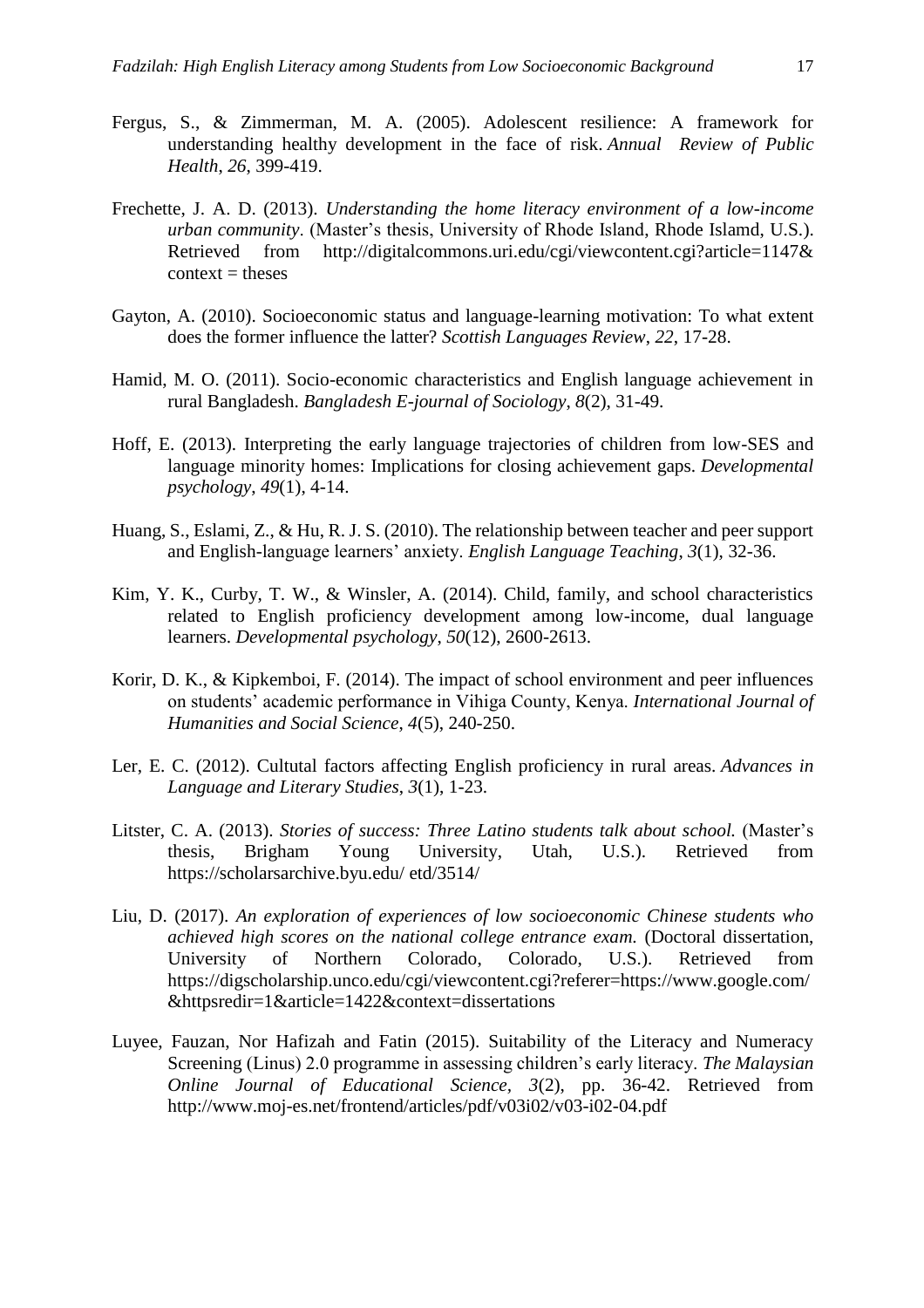- Martorana, J. M. (2015). *Parent involvement and literacy achievement: A case study*. (Master's thesis, The College at Brockport, State University of New York, New York, U.S.). Retrieved from https://digitalcommons.brockport.edu/cgi/viewcontent. cgi? referer=https://www.google.com/&httpsredir=1&article=1587&context=ehdtheses
- Malaysian Ministry of Education. (2017). Pengurusan Biasiswa Kecil Persekutuan (BKP). *Professional Circulars, 19.* Retrieved from https://www.moe.gov.my/images/ pekeliling/2016/SPK-Bil-1Tahun-2017-BKP.pdf
- Nimmala, T., Nowbattula, P. K., Mylabattula, S. & Sodadasi, V. E. (2016). Socio-economic effects on English language learners in Andhra Pradesh. *International Journal of Science Technology and Management, 5*(8), 104-107.
- Norman, P, C. (2016). *Teacher attitudes and perceptions of low and high socioeconomic status students.* (Doctoral dissertation, Utah State University, Utah, U.S.). Retrieved from https://digitalcommons.usu.edu/cgi/viewcontent.cgi?article=5937&context=etd
- Pace, A., Luo, R., Hirsh-Pasek, K., & Golinkoff, R. M. (2017). Identifying pathways between socioeconomic status and language development. *Annual Review of Linguistics*, *3*, 285- 308.
- Phon, S. (2017). Factors affecting the English language proficiency of students majoring in English at a rural university in Cambodia. *UC Occasional Paper Series, 1*(1), 69-92.
- Ringgit, D. (2014, February 3). Fulbright English Teaching Assistant Programme. Retrieved from http://seeds.theborneopost.com /2014/02/03/ fulbright-english-teaching-assistant -programme/
- Salameh, W. (2012). *The impact of social and economic factors on students' English language performance in EFL classrooms in Dubai public secondary schools*. (Master's thesis, The British University in Dubai, Dubai, UAE). Retrieved from https://bspace.buid.ac.ae/bitstream/1234/ 201/1/100129.pdf
- Sarı, I., Çeliköz, N., & Ünal, S. (2017). The effect of peer support on university level students' English language achievements. *Journal of Education and Practice*, *8*(1), 76-81.
- Satriani, I. (2014). Correlation between students' self esteem and English language proficiency of Indonesian EFL students. *Journal of English Language Teaching in Indonesia*, *2*(2), 68-72.
- Suleimenova, Z. (2013). Speaking anxiety in a foreign language classroom in Kazakhstan. *Procedia-Social and Behavioral Sciences*, *93*, 1860-1868.
- Völkel, G., Seabi, J., Cockcroft, K., & Goldschagg, P. (2016). The impact of gender, socioeconomic status and home language on primary school children's reading comprehension in KwaZulu-Natal. *International journal of environmental research and public health*, *13*(3), 322.